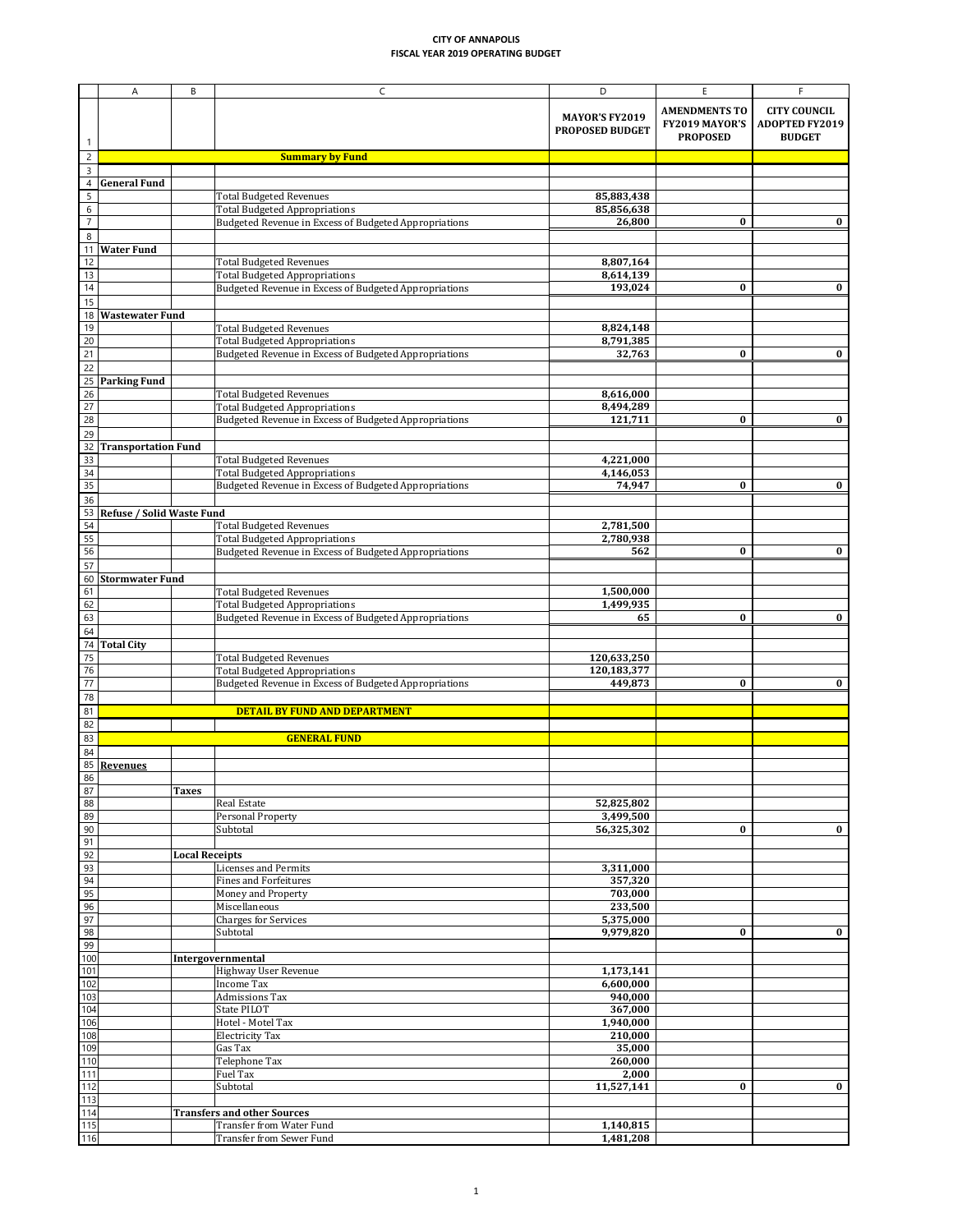|                                                                                                       | A                   | B                    | $\mathsf C$                                                            | D                                        | E                                                         | F.                                                            |
|-------------------------------------------------------------------------------------------------------|---------------------|----------------------|------------------------------------------------------------------------|------------------------------------------|-----------------------------------------------------------|---------------------------------------------------------------|
|                                                                                                       |                     |                      |                                                                        | <b>MAYOR'S FY2019</b><br>PROPOSED BUDGET | <b>AMENDMENTS TO</b><br>FY2019 MAYOR'S<br><b>PROPOSED</b> | <b>CITY COUNCIL</b><br><b>ADOPTED FY2019</b><br><b>BUDGET</b> |
|                                                                                                       |                     |                      |                                                                        |                                          |                                                           |                                                               |
| 117<br>118                                                                                            |                     |                      | <b>Transfer from Parking Fund</b><br><b>Transfer from Parking Fund</b> | 2,500,000<br>568,172                     |                                                           |                                                               |
| 119                                                                                                   |                     |                      | <b>Transfer from Transit Fund</b>                                      | 767,641                                  |                                                           |                                                               |
| 122                                                                                                   |                     |                      | Transfer from Solid Waste Fund                                         | 608,019                                  |                                                           |                                                               |
| $\frac{1}{123}$                                                                                       |                     |                      | <b>Transfer from Stormwater Fund</b>                                   | 147,982                                  |                                                           |                                                               |
| 124                                                                                                   |                     |                      | Transfer from Capital Projects Fund                                    | 680,000                                  |                                                           |                                                               |
| 127                                                                                                   |                     |                      | <b>Transfer from Reserves</b>                                          | 157,338                                  |                                                           |                                                               |
| 146                                                                                                   |                     |                      | Subtotal                                                               | 8,051,175                                | $\bf{0}$                                                  | $\bf{0}$                                                      |
| 147<br>148                                                                                            |                     |                      | <b>Total Budgeted Revenues - General Fund</b>                          | 85,883,438                               |                                                           |                                                               |
| 149                                                                                                   |                     |                      |                                                                        |                                          |                                                           |                                                               |
| 150                                                                                                   |                     |                      |                                                                        |                                          |                                                           |                                                               |
| 151                                                                                                   | <b>Expenditures</b> |                      |                                                                        |                                          |                                                           |                                                               |
| $\frac{152}{153}$                                                                                     |                     |                      | <b>Mayor's Office and City Council</b>                                 |                                          |                                                           |                                                               |
|                                                                                                       |                     |                      | <b>Boards and Commissions</b><br><b>Salaries and Benefits</b>          |                                          |                                                           |                                                               |
|                                                                                                       |                     |                      | Operating                                                              | 107,752<br>5,000                         |                                                           |                                                               |
| $\frac{154}{155}$                                                                                     |                     |                      | Subtotal                                                               | 112,752                                  |                                                           |                                                               |
| 157                                                                                                   |                     |                      |                                                                        |                                          |                                                           |                                                               |
| 158                                                                                                   |                     |                      | Administration                                                         |                                          |                                                           |                                                               |
| 159                                                                                                   |                     |                      | Salaries and Benefits                                                  | 874,443                                  |                                                           |                                                               |
| 160<br>161                                                                                            |                     |                      | Operating<br>Subtotal                                                  | 73,500<br>947,943                        | $\bf{0}$                                                  | $\bf{0}$                                                      |
| 167                                                                                                   |                     |                      |                                                                        |                                          |                                                           |                                                               |
| 168                                                                                                   |                     |                      | <b>Public Information Office</b>                                       |                                          |                                                           |                                                               |
| 169                                                                                                   |                     |                      | <b>Salaries and Benefits</b>                                           | 103,088                                  |                                                           |                                                               |
| 170                                                                                                   |                     |                      | Operating                                                              | 82,000                                   |                                                           |                                                               |
| $\overline{171}$                                                                                      |                     |                      | Subtotal                                                               | 185,088                                  | 0                                                         | <u>V</u>                                                      |
| 172<br>173                                                                                            |                     | <b>City Attorney</b> |                                                                        |                                          |                                                           |                                                               |
| 174                                                                                                   |                     |                      | Salaries and Benefits                                                  | 1,234,535                                |                                                           |                                                               |
| 175                                                                                                   |                     |                      | Operating                                                              | 126,600                                  |                                                           |                                                               |
| 176                                                                                                   |                     |                      | Subtotal                                                               | 1,361,135                                | $\bf{0}$                                                  | $\bf{0}$                                                      |
| 184<br>188                                                                                            |                     |                      |                                                                        |                                          |                                                           |                                                               |
| 189                                                                                                   |                     |                      | <b>Special Projects</b><br>Salaries and Benefits                       | 82,883                                   |                                                           |                                                               |
| 190                                                                                                   |                     |                      | Operating                                                              | 404,900                                  |                                                           |                                                               |
| 191                                                                                                   |                     |                      | Subtotal                                                               | 487,783                                  | $\bf{0}$                                                  | $\bf{0}$                                                      |
| 192                                                                                                   |                     |                      |                                                                        |                                          |                                                           |                                                               |
| 193                                                                                                   |                     |                      | <b>Total Mayor's Office and City Council</b>                           | 3,094,701                                |                                                           |                                                               |
| 194<br>195                                                                                            |                     |                      | <b>City Manager's Office</b>                                           |                                          |                                                           |                                                               |
| 196                                                                                                   |                     | <b>MIT</b>           |                                                                        |                                          |                                                           |                                                               |
| 197                                                                                                   |                     |                      | <b>Salaries and Benefits</b>                                           | 1,367,879                                |                                                           |                                                               |
| 198                                                                                                   |                     |                      | Operating                                                              | 494,500                                  |                                                           |                                                               |
| 199<br>200                                                                                            |                     |                      | Capital<br><b>Total MIT</b>                                            | 377,340<br>2,239,719                     | $\bf{0}$                                                  | $\bf{0}$                                                      |
| 201                                                                                                   |                     |                      |                                                                        |                                          |                                                           |                                                               |
| 204                                                                                                   |                     |                      | <b>Human Resources</b>                                                 |                                          |                                                           |                                                               |
| 205                                                                                                   |                     |                      | Salaries and Benefits                                                  | 831,777                                  |                                                           |                                                               |
| 206                                                                                                   |                     |                      | Operating                                                              | 135,200                                  |                                                           |                                                               |
| 207<br>208                                                                                            |                     |                      | <b>Total Human Resources</b>                                           | 966,977                                  | $\bf{0}$                                                  | $\bf{0}$                                                      |
| 209                                                                                                   |                     |                      | <b>Office of Environmental Policy</b>                                  |                                          |                                                           |                                                               |
| 210                                                                                                   |                     |                      | Salaries and Benefits                                                  | 301,417                                  |                                                           |                                                               |
| 211                                                                                                   |                     |                      | Operating                                                              | 94,200                                   |                                                           |                                                               |
| 212                                                                                                   |                     |                      | <b>Total Office of Envirnomental Policy</b>                            | 395,617                                  | $\bf{0}$                                                  | $\boldsymbol{0}$                                              |
| 213<br>214                                                                                            |                     | <b>Finance</b>       |                                                                        |                                          |                                                           |                                                               |
| 215                                                                                                   |                     |                      | <b>Finance - Administration</b>                                        |                                          |                                                           |                                                               |
|                                                                                                       |                     |                      | Salaries and Benefits                                                  | 1,856,611                                |                                                           |                                                               |
| 216<br>217<br>218<br>219<br>220<br>222<br>222<br>222<br>225<br>222<br>225<br>227<br>223<br>231<br>237 |                     |                      | Operating                                                              | 464,500                                  |                                                           |                                                               |
|                                                                                                       |                     |                      | Subtotal                                                               | 2,321,111                                | $\bf{0}$                                                  | $\bf{0}$                                                      |
|                                                                                                       |                     |                      | <b>Finance - Central Purchasing</b>                                    |                                          |                                                           |                                                               |
|                                                                                                       |                     |                      | Salaries and Benefits                                                  | 412,445                                  |                                                           |                                                               |
|                                                                                                       |                     |                      | Operating                                                              | 10,750                                   |                                                           |                                                               |
|                                                                                                       |                     |                      | Subtotal                                                               | 423,195                                  | $\bf{0}$                                                  | $\bf{0}$                                                      |
|                                                                                                       |                     |                      | <b>Total Finance</b>                                                   |                                          |                                                           |                                                               |
|                                                                                                       |                     |                      |                                                                        | 2,744,305                                |                                                           |                                                               |
|                                                                                                       |                     |                      | <b>Planning and Zoning</b>                                             |                                          |                                                           |                                                               |
|                                                                                                       |                     |                      | Salaries and Benefits                                                  | 3,659,909                                |                                                           |                                                               |
|                                                                                                       |                     |                      | Operating                                                              | 318,000                                  |                                                           |                                                               |
|                                                                                                       |                     |                      | <b>Total Planning and Zoning</b>                                       | 3,977,909                                | $\bf{0}$                                                  | $\boldsymbol{0}$                                              |
|                                                                                                       |                     | Police               |                                                                        |                                          |                                                           |                                                               |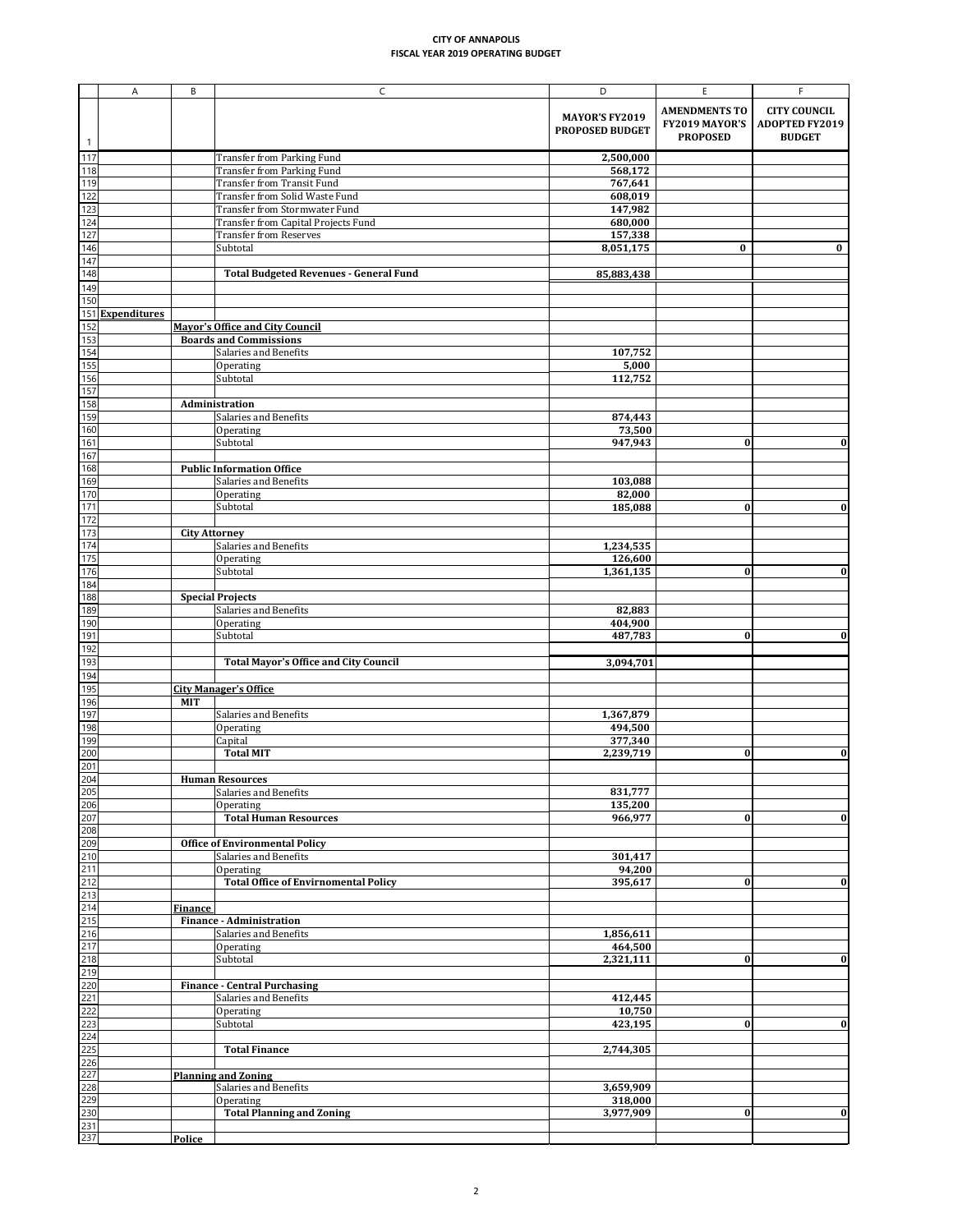|                                                       | A            | B                   | $\mathsf{C}$                                                                            | D                                               | E                                                         | F.                                                            |
|-------------------------------------------------------|--------------|---------------------|-----------------------------------------------------------------------------------------|-------------------------------------------------|-----------------------------------------------------------|---------------------------------------------------------------|
|                                                       |              |                     |                                                                                         | <b>MAYOR'S FY2019</b><br><b>PROPOSED BUDGET</b> | <b>AMENDMENTS TO</b><br>FY2019 MAYOR'S<br><b>PROPOSED</b> | <b>CITY COUNCIL</b><br><b>ADOPTED FY2019</b><br><b>BUDGET</b> |
| 238                                                   |              |                     | <b>Salaries and Benefits</b>                                                            | 18,628,414                                      |                                                           |                                                               |
| 239                                                   |              |                     | Operating                                                                               | 1,810,000                                       |                                                           |                                                               |
| 240                                                   |              |                     | <b>Total Police</b>                                                                     | 20,438,414                                      | $\boldsymbol{0}$                                          | 0                                                             |
|                                                       |              |                     |                                                                                         |                                                 |                                                           |                                                               |
| $\frac{241}{242}$                                     |              | <b>Fire</b>         |                                                                                         |                                                 |                                                           |                                                               |
|                                                       |              |                     | Salaries and Benefits                                                                   | 17,013,931                                      |                                                           |                                                               |
| 244                                                   |              |                     | <b>Operating</b>                                                                        | 1,098,410                                       |                                                           |                                                               |
| 245<br>246                                            |              |                     | <b>Total Fire</b>                                                                       | 18,112,340                                      | $\bf{0}$                                                  | 0                                                             |
|                                                       |              | <b>Public Works</b> |                                                                                         |                                                 |                                                           |                                                               |
|                                                       |              |                     | Administration                                                                          |                                                 |                                                           |                                                               |
|                                                       |              |                     | <b>Salaries and Benefits</b>                                                            | 689,592                                         |                                                           |                                                               |
| $\frac{254}{256}$ $\frac{255}{257}$ $\frac{257}{258}$ |              |                     | Operating                                                                               | 56,850                                          |                                                           |                                                               |
|                                                       |              |                     | Subtotal                                                                                | 746,442                                         | $\bf{0}$                                                  | $\bf{0}$                                                      |
| $\frac{259}{260}$                                     |              |                     |                                                                                         |                                                 |                                                           |                                                               |
|                                                       |              |                     | <b>Engineering &amp; Construction</b>                                                   |                                                 |                                                           |                                                               |
|                                                       |              |                     | Salaries and Benefits                                                                   | 969,103                                         |                                                           |                                                               |
|                                                       |              |                     | Operating                                                                               | 49,600                                          |                                                           |                                                               |
|                                                       |              |                     | Subtotal                                                                                | 1,018,703                                       | $\bf{0}$                                                  | 0                                                             |
| 262<br>263<br>265<br>265                              |              | <b>Roadways</b>     |                                                                                         |                                                 |                                                           |                                                               |
| 266                                                   |              |                     | Salaries and Benefits                                                                   | 2,925,583                                       |                                                           |                                                               |
| 267                                                   |              |                     | Operating                                                                               | 859,400                                         |                                                           |                                                               |
| 268                                                   |              |                     | Subtotal                                                                                | 3,784,983                                       | $\bf{0}$                                                  | $\boldsymbol{0}$                                              |
| 269                                                   |              |                     |                                                                                         |                                                 |                                                           |                                                               |
| 270                                                   |              |                     | <b>Traffic Control and Maintenance</b>                                                  |                                                 |                                                           |                                                               |
| $\frac{271}{272}$                                     |              |                     | <b>Salaries and Benefits</b>                                                            | 264,671                                         |                                                           |                                                               |
| $-11$                                                 |              |                     | Operating                                                                               | 58,800                                          |                                                           | $\bf{0}$                                                      |
| 273<br>274                                            |              |                     | Subtotal                                                                                | 323,471                                         | $\bf{0}$                                                  |                                                               |
|                                                       |              |                     | <b>Snow &amp; Ice Removal</b>                                                           |                                                 |                                                           |                                                               |
| $\frac{275}{276}$                                     |              |                     | Salaries and Benefits                                                                   | 64,590                                          |                                                           |                                                               |
| 277                                                   |              |                     | Operating                                                                               | 102,700                                         |                                                           |                                                               |
| 278                                                   |              |                     | Subtotal                                                                                | 167,290                                         | $\bf{0}$                                                  | $\bf{0}$                                                      |
| 279<br>280                                            |              |                     |                                                                                         |                                                 |                                                           |                                                               |
|                                                       |              |                     | <b>Fleet Maintenance Center</b>                                                         |                                                 |                                                           |                                                               |
| 281                                                   |              |                     | <b>Salaries and Benefits</b>                                                            | 848,074                                         |                                                           |                                                               |
|                                                       |              |                     | Operating<br>Subtotal                                                                   | 359,900<br>1,207,974                            | $\bf{0}$                                                  | $\bf{0}$                                                      |
| 282<br>283<br>284                                     |              |                     |                                                                                         |                                                 |                                                           |                                                               |
| 285                                                   |              |                     | <b>General Govt Buildings (Bldgs &amp; Maint.)</b>                                      |                                                 |                                                           |                                                               |
| 286                                                   |              |                     | <b>Salaries and Benefits</b>                                                            | 527,357                                         |                                                           |                                                               |
| 287                                                   |              |                     | Operating                                                                               | 1,338,000                                       |                                                           |                                                               |
| 288                                                   |              |                     | Subtotal                                                                                | 1,865,357                                       | $\bf{0}$                                                  | 0                                                             |
| 289                                                   |              |                     |                                                                                         |                                                 |                                                           |                                                               |
| 290                                                   |              |                     | <b>Total Public Works</b>                                                               | 9,114,221                                       | $\bf{0}$                                                  | $\bf{0}$                                                      |
| 291<br>292                                            |              |                     | <b>Recreation and Parks</b>                                                             |                                                 |                                                           |                                                               |
|                                                       |              |                     | <b>Recreation Division</b>                                                              |                                                 |                                                           |                                                               |
| 293<br>294                                            |              |                     | Salaries and Benefits                                                                   | 2,429,629                                       |                                                           |                                                               |
| 295                                                   |              |                     | Operating                                                                               | 454,150                                         |                                                           |                                                               |
| 296                                                   |              |                     | Subtotal                                                                                | 2,883,779                                       | $\bf{0}$                                                  | 0                                                             |
| 297<br>298                                            |              |                     |                                                                                         |                                                 |                                                           |                                                               |
|                                                       |              |                     | <b>Parks Division</b>                                                                   |                                                 |                                                           |                                                               |
| 299                                                   |              |                     | Salaries and Benefits                                                                   | 1,197,092                                       |                                                           |                                                               |
| 300                                                   |              |                     | Operating<br>Subtotal                                                                   | 654,700<br>1,851,792                            |                                                           | $\bf{0}$                                                      |
| $\frac{301}{302}$                                     |              |                     |                                                                                         |                                                 | $\bf{0}$                                                  |                                                               |
| 313                                                   |              |                     | <b>Total Recreation and Parks</b>                                                       | 4,735,571                                       | $\bf{0}$                                                  | 0                                                             |
| 314                                                   |              |                     |                                                                                         |                                                 |                                                           |                                                               |
|                                                       |              |                     | <b>Non-Allocated Expenditures</b>                                                       |                                                 |                                                           |                                                               |
| $\frac{315}{317}$                                     |              |                     | Debt Service                                                                            | 7,745,115                                       |                                                           |                                                               |
|                                                       |              |                     | Transfer to Capital Projects Fund - Pay Go                                              | 3,270,910                                       |                                                           |                                                               |
|                                                       |              |                     | Transfer to Transportation Fund - Subsidy                                               | 2,500,000                                       |                                                           |                                                               |
|                                                       |              |                     | Contingencies                                                                           | 410,000                                         |                                                           |                                                               |
|                                                       |              |                     | <b>Contributions to Self Insurance Fund</b>                                             | 2,747,500                                       |                                                           |                                                               |
|                                                       |              |                     | Contributions to Police and Fire Pension Plan<br><b>Contribution to OPEB Trust Plan</b> | 1,850,000<br>300,000                            |                                                           |                                                               |
|                                                       |              |                     | Appropriations to cover VEBA costs                                                      | 275,000                                         |                                                           |                                                               |
|                                                       |              |                     | Reserve for Labor Costs (Union Negotiations and Nonrep)                                 | 938,339                                         |                                                           |                                                               |
|                                                       |              |                     | <b>Total Non-Allocated Expenditures</b>                                                 | 20,036,864                                      | $\bf{0}$                                                  | 0                                                             |
|                                                       |              |                     |                                                                                         |                                                 |                                                           |                                                               |
| $\begin{array}{c} 331 \\ 332 \end{array}$             |              |                     | <b>Total Budgeted Appropriations - General Fund</b>                                     | 85,856,638                                      | $\bf{0}$                                                  |                                                               |
|                                                       |              |                     |                                                                                         |                                                 |                                                           |                                                               |
| 338                                                   |              |                     | <b>WATER FUND</b>                                                                       |                                                 |                                                           |                                                               |
|                                                       | 339 Revenues |                     |                                                                                         |                                                 |                                                           |                                                               |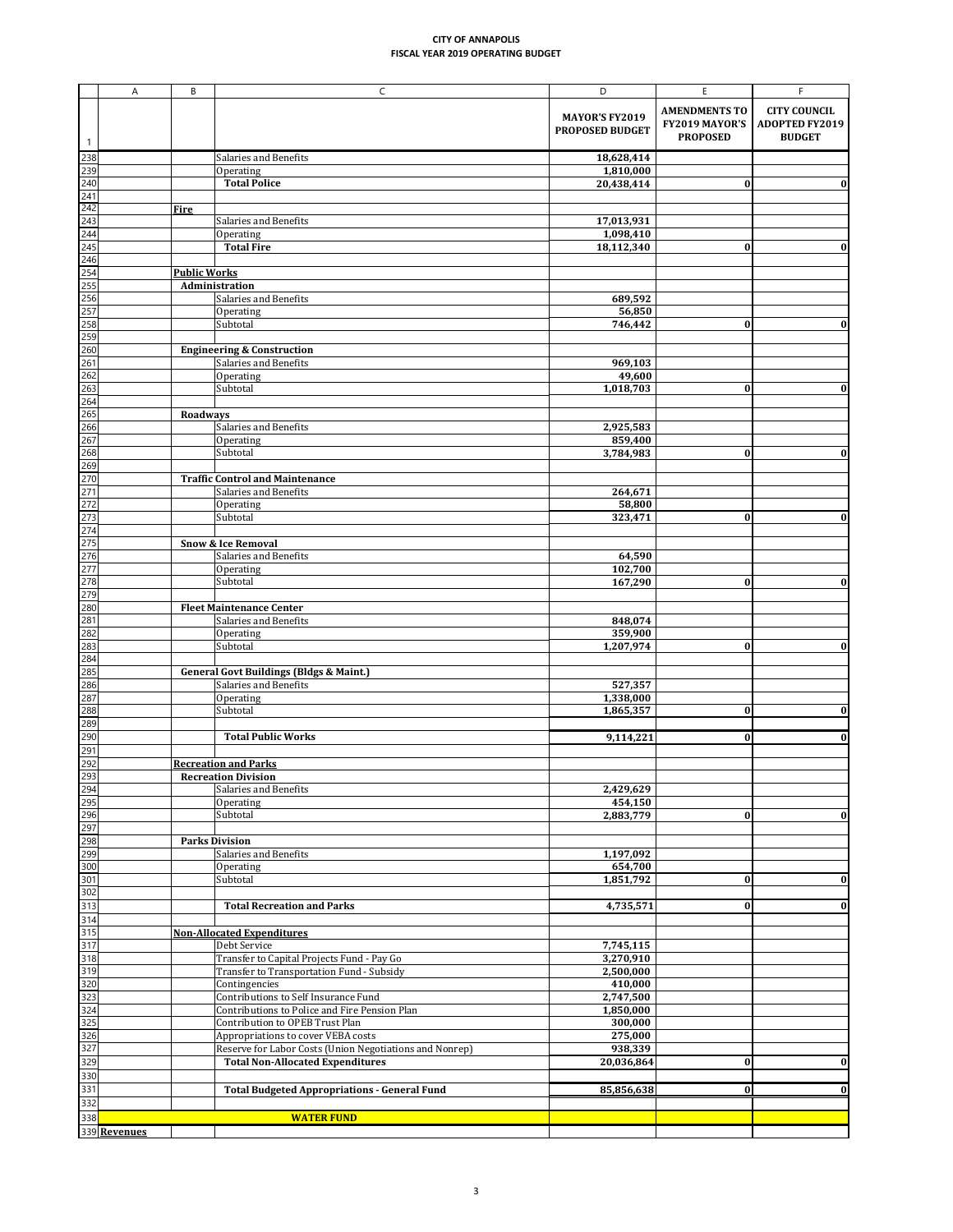|                                                                          | A                       | B                  | $\mathsf{C}$                                             | D                      | E                    | F.                    |
|--------------------------------------------------------------------------|-------------------------|--------------------|----------------------------------------------------------|------------------------|----------------------|-----------------------|
|                                                                          |                         |                    |                                                          |                        |                      |                       |
|                                                                          |                         |                    |                                                          | <b>MAYOR'S FY2019</b>  | <b>AMENDMENTS TO</b> | <b>CITY COUNCIL</b>   |
|                                                                          |                         |                    |                                                          | <b>PROPOSED BUDGET</b> | FY2019 MAYOR'S       | <b>ADOPTED FY2019</b> |
| $\mathbf{1}$                                                             |                         |                    |                                                          |                        | <b>PROPOSED</b>      | <b>BUDGET</b>         |
| 340                                                                      |                         |                    | <b>Water Charges</b>                                     | 8,243,164              |                      |                       |
| 341                                                                      |                         |                    | <b>Capital Facilities</b>                                | 554,000                |                      |                       |
| 342                                                                      |                         |                    | Money and Property                                       | 10,000                 |                      |                       |
| 343                                                                      |                         |                    | <b>Total Budgeted Revenues - Water Fund</b>              | 8,807,164              | $\bf{0}$             | $\bf{0}$              |
| 344                                                                      |                         |                    |                                                          |                        |                      |                       |
|                                                                          | 346 Expenditures        |                    |                                                          |                        |                      |                       |
| 347                                                                      |                         | <b>Water Plant</b> |                                                          |                        |                      |                       |
|                                                                          |                         |                    | Salaries and Benefits                                    | 1,295,138              |                      |                       |
|                                                                          |                         |                    | Operating                                                | 665,000                |                      |                       |
|                                                                          |                         |                    | Subtotal                                                 | 1,960,138              | $\bf{0}$             | $\bf{0}$              |
|                                                                          |                         |                    |                                                          |                        |                      |                       |
|                                                                          |                         |                    | <b>Water Distribution</b>                                |                        |                      |                       |
|                                                                          |                         |                    | Salaries and Benefits                                    | 1,262,056              |                      |                       |
|                                                                          |                         |                    | Operating                                                | 594,500                |                      |                       |
| <u>ಇದಿ ನಿ  ನಿ  ನಾ  ನಾ  ನಾ </u><br>ನಾ  ನಾ  ನಾ  ನಾ  ನಾ  ನಾ                 |                         |                    | Subtotal                                                 | 1,856,556              | $\boldsymbol{0}$     | 0                     |
|                                                                          |                         |                    |                                                          |                        |                      |                       |
| 356<br>357                                                               |                         |                    | <b>Non-Allocated Expenses</b>                            |                        |                      |                       |
| 358                                                                      |                         |                    | Contributions                                            |                        |                      |                       |
| 359                                                                      |                         |                    | Debt Service                                             | 2,880,630              |                      |                       |
|                                                                          |                         |                    | Other Financing Uses and Transfers                       | 1,916,815              |                      |                       |
|                                                                          |                         |                    | Subtotal                                                 | 4,797,445              | $\bf{0}$             | 0                     |
| $\frac{360}{368}$                                                        |                         |                    |                                                          |                        |                      |                       |
| 370                                                                      |                         |                    | <b>Total Budgeted Appropriations - Water Fund</b>        | 8,614,139              | $\bf{0}$             |                       |
| 375                                                                      |                         |                    |                                                          |                        |                      |                       |
| 376                                                                      |                         |                    | <b>WASTEWATER FUND</b>                                   |                        |                      |                       |
| 377                                                                      | <b>Revenues</b>         |                    |                                                          |                        |                      |                       |
| 378                                                                      |                         |                    | <b>Licenses and Permits</b>                              | 100,000                |                      |                       |
| 379                                                                      |                         |                    | Sewer Charges                                            | 8,494,148              |                      |                       |
|                                                                          |                         |                    | <b>Capital Facilities</b>                                | 220,000                |                      |                       |
|                                                                          |                         |                    | Money and Property                                       | 10,000                 |                      |                       |
| $\begin{array}{r}\n 380 \\  \hline\n 381 \\  \hline\n 383\n \end{array}$ |                         |                    | <b>Total Budgeted Revenues - Wastewater Fund</b>         | 8,824,148              | $\bf{0}$             | $\bf{0}$              |
| 384                                                                      |                         |                    |                                                          |                        |                      |                       |
|                                                                          |                         |                    |                                                          |                        |                      |                       |
|                                                                          | 386 Expenditures<br>387 |                    | <b>Water Reclamation Facility</b>                        |                        |                      |                       |
|                                                                          |                         |                    | Operating                                                | 4,000,000              |                      |                       |
| 389<br>390                                                               |                         |                    | Subtotal                                                 | 4,000,000              | $\bf{0}$             | $\bf{0}$              |
| 391                                                                      |                         |                    |                                                          |                        |                      |                       |
| 392                                                                      |                         |                    | <b>Wastewater Collection</b>                             |                        |                      |                       |
| 393                                                                      |                         |                    | Salaries and Benefits                                    | 1,071,174              |                      |                       |
| 394                                                                      |                         |                    | Operating                                                | 654,500                |                      |                       |
| 395                                                                      |                         |                    | Subtotal                                                 | 1,725,674              | $\bf{0}$             | $\bf{0}$              |
| 396                                                                      |                         |                    |                                                          |                        |                      |                       |
| 397                                                                      |                         |                    | <b>Non-Allocated Expenses</b>                            |                        |                      |                       |
| 398                                                                      |                         |                    | Contributions                                            |                        |                      |                       |
| 399                                                                      |                         |                    | Debt Service                                             | 744,503                |                      |                       |
| 400                                                                      |                         |                    | Other Financing Uses and Transfers                       | 2,321,208              |                      |                       |
| 408                                                                      |                         |                    | Subtotal                                                 | 3,065,711              | $\boldsymbol{0}$     | 0                     |
| 409                                                                      |                         |                    |                                                          |                        |                      |                       |
| 410                                                                      |                         |                    | <b>Total Budgeted Appropriations - Wastewater Fund</b>   | 8,791,385              | $\bf{0}$             | $\bf{0}$              |
| 411                                                                      |                         |                    |                                                          |                        |                      |                       |
| 416                                                                      |                         |                    | <b>PARKING FUND</b>                                      |                        |                      |                       |
|                                                                          | 417 Revenues            |                    |                                                          |                        |                      |                       |
| 418<br>419                                                               |                         |                    | <b>Street Parking Charges</b>                            | 2,475,000              |                      |                       |
| 420                                                                      |                         |                    | Off Street Parking Charges<br><b>Residential Parking</b> | 5,965,000<br>176,000   |                      |                       |
| 422                                                                      |                         |                    | <b>Total Budgeted Revenues - Parking Fund</b>            | 8,616,000              | $\bf{0}$             | $\bf{0}$              |
| 423                                                                      |                         |                    |                                                          |                        |                      |                       |
|                                                                          | 425 Expenditures        |                    |                                                          |                        |                      |                       |
| 426                                                                      |                         |                    | <b>Parking Operations</b>                                |                        |                      |                       |
| 427                                                                      |                         |                    | Salaries and Benefits                                    | 59,568                 |                      |                       |
|                                                                          |                         |                    | Operating                                                | 134,000                |                      |                       |
|                                                                          |                         |                    | Subtotal                                                 | 193,568                | $\bf{0}$             | $\bf{0}$              |
|                                                                          |                         |                    |                                                          |                        |                      |                       |
| 428<br>429<br>430<br>431<br>432<br>433<br>434<br>436<br>437              |                         |                    | <b>Garage Operating Expenditures</b>                     |                        |                      |                       |
|                                                                          |                         |                    | Hillman                                                  | 1,266,561              |                      |                       |
|                                                                          |                         |                    | Gott's Court                                             | 552,704                |                      |                       |
|                                                                          |                         |                    | Knighton                                                 | 349,020                |                      |                       |
|                                                                          |                         |                    | Parking Lots                                             | 170,689                |                      |                       |
|                                                                          |                         |                    | Subtotal                                                 | 2,338,974              | $\bf{0}$             | $\bf{0}$              |
|                                                                          |                         |                    |                                                          |                        |                      |                       |
| $\frac{438}{439}$                                                        |                         |                    | <b>Non-Allocated Expenses</b>                            |                        |                      |                       |
|                                                                          |                         |                    | Debt Service                                             | 1,949,975              |                      |                       |
| $\frac{442}{450}$                                                        |                         |                    | Other Financing Uses and Transfers                       | 4,011,772              |                      |                       |
|                                                                          |                         |                    | Subtotal                                                 | 5,961,747              | $\bf{0}$             | 0                     |
| 451                                                                      |                         |                    |                                                          |                        |                      |                       |
| 452                                                                      |                         |                    | <b>Total Budgeted Appropriations - Parking Fund</b>      | 8,494,289              | 0                    | 0                     |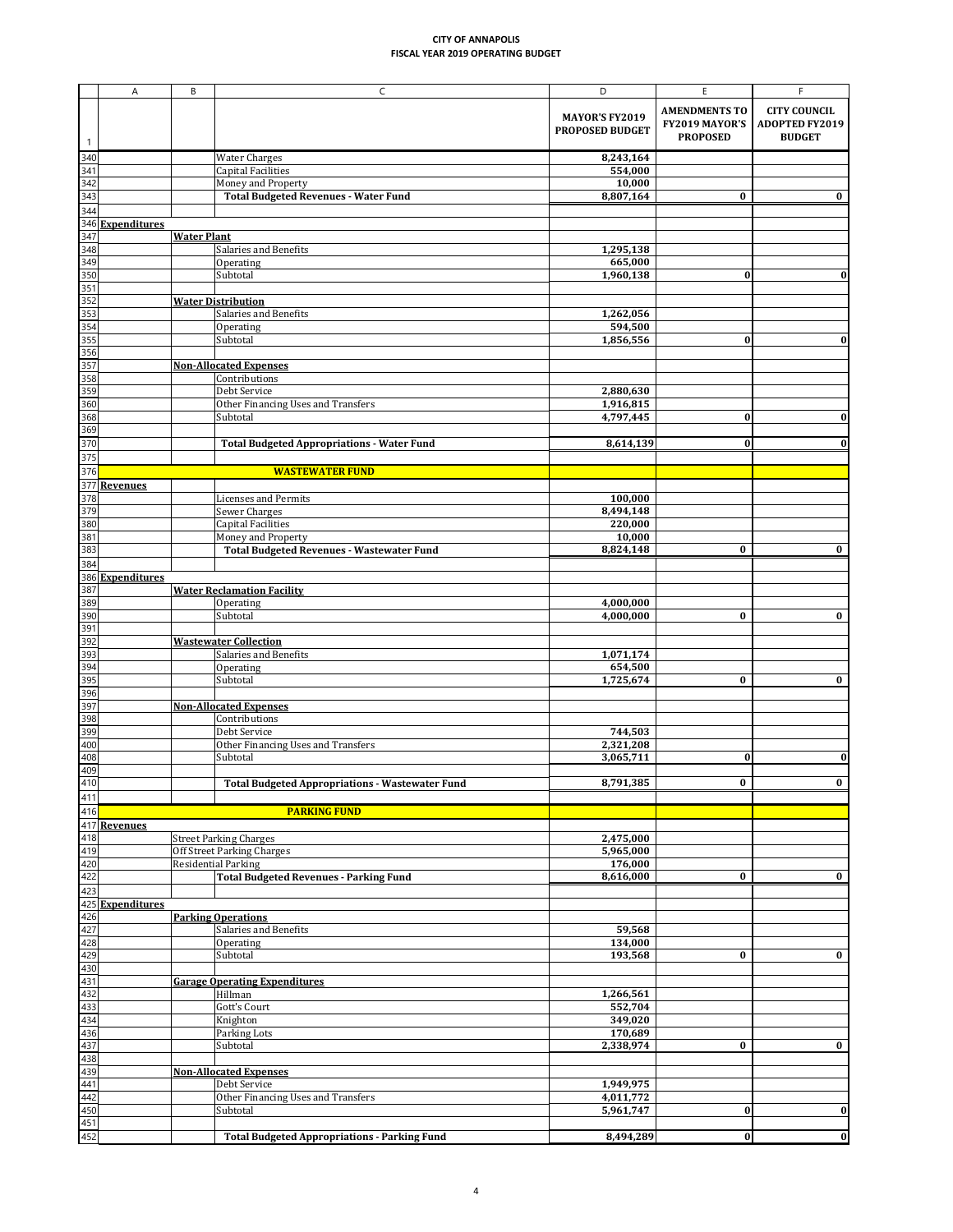|                                        | A                                                   | B                     | $\mathsf{C}$                                                              | D                                               | E                                                         | F.                                                            |
|----------------------------------------|-----------------------------------------------------|-----------------------|---------------------------------------------------------------------------|-------------------------------------------------|-----------------------------------------------------------|---------------------------------------------------------------|
|                                        |                                                     |                       |                                                                           | <b>MAYOR'S FY2019</b><br><b>PROPOSED BUDGET</b> | <b>AMENDMENTS TO</b><br>FY2019 MAYOR'S<br><b>PROPOSED</b> | <b>CITY COUNCIL</b><br><b>ADOPTED FY2019</b><br><b>BUDGET</b> |
| 453                                    |                                                     |                       |                                                                           |                                                 |                                                           |                                                               |
| 459                                    |                                                     |                       | <b>TRANSPORTATION FUND</b>                                                |                                                 |                                                           |                                                               |
| 460                                    | <b>Revenues</b>                                     |                       |                                                                           |                                                 |                                                           |                                                               |
| 461                                    |                                                     |                       | <b>Transportation Charges</b>                                             | 854,000                                         |                                                           |                                                               |
| 463                                    |                                                     |                       | <b>Other Financing Sources</b>                                            | 2,500,000                                       |                                                           |                                                               |
| 464<br>465                             |                                                     |                       | Intergovernmental<br><b>Total Budgeted Revenues - Transportation Fund</b> | 867,000<br>4,221,000                            | $\bf{0}$                                                  | $\bf{0}$                                                      |
| 466                                    |                                                     |                       |                                                                           |                                                 |                                                           |                                                               |
|                                        | 468 Expenditures                                    |                       |                                                                           |                                                 |                                                           |                                                               |
| 469                                    |                                                     | <b>Administration</b> |                                                                           |                                                 |                                                           |                                                               |
| 470                                    |                                                     |                       | Salaries and Benefits                                                     | 617,552                                         |                                                           |                                                               |
| 471<br>472                             |                                                     |                       | Operating<br>Subtotal                                                     | 47,400<br>664,952                               | $\bf{0}$                                                  | $\bf{0}$                                                      |
| 473                                    |                                                     |                       |                                                                           |                                                 |                                                           |                                                               |
| 474                                    |                                                     |                       | <b>Transit Vehicle Operations</b>                                         |                                                 |                                                           |                                                               |
| 475<br>476                             |                                                     |                       | Salaries and Benefits                                                     | 1,745,895                                       |                                                           |                                                               |
| 477                                    |                                                     |                       | Operating<br>Subtotal                                                     | 158,160<br>1,904,055                            | $\bf{0}$                                                  | $\bf{0}$                                                      |
| 478                                    |                                                     |                       |                                                                           |                                                 |                                                           |                                                               |
| 479                                    |                                                     | <b>Maintenance</b>    |                                                                           |                                                 |                                                           |                                                               |
| 480                                    |                                                     |                       | Salaries and Benefits                                                     | 286,249                                         |                                                           |                                                               |
| 481                                    |                                                     |                       | Operating<br>Subtotal                                                     | 87,555                                          |                                                           |                                                               |
| 482<br>487                             |                                                     |                       |                                                                           | 373,804                                         | $\bf{0}$                                                  | $\bf{0}$                                                      |
| 488                                    |                                                     |                       | <b>Non-Allocated Expenses</b>                                             |                                                 |                                                           |                                                               |
| 489                                    |                                                     |                       | <b>Operating Reserve</b>                                                  |                                                 |                                                           |                                                               |
| 490                                    |                                                     |                       | Debt Service                                                              | 2,100                                           |                                                           |                                                               |
| $\frac{491}{499}$                      |                                                     |                       | Other Financing Uses and Transfers<br>Subtotal                            | 1,201,141<br>1,203,241                          | $\bf{0}$                                                  | $\boldsymbol{0}$                                              |
| 500                                    |                                                     |                       |                                                                           |                                                 |                                                           |                                                               |
| 501                                    |                                                     |                       | <b>Total Budgeted Appropriations - Transportation Fund</b>                | 4,146,053                                       | $\bf{0}$                                                  |                                                               |
| 502                                    |                                                     |                       |                                                                           |                                                 |                                                           |                                                               |
| 578                                    |                                                     |                       | <b>REFUSE / SOLID WASTE</b>                                               |                                                 |                                                           |                                                               |
| 580                                    | 579 Revenues                                        |                       | Refuse Collection Charges - Residential                                   | 2,150,500                                       |                                                           |                                                               |
| 581                                    |                                                     |                       | <b>Commercial Refuse Recycling</b>                                        | 16,000                                          |                                                           |                                                               |
| 582                                    |                                                     |                       | Other Income                                                              | 615,000                                         |                                                           |                                                               |
| 583                                    |                                                     |                       | Total Budgeted Revenue - Refuse/Solid Waste Fund                          | 2,781,500                                       | $\boldsymbol{0}$                                          |                                                               |
| 584                                    | 586 Expenditures                                    |                       |                                                                           |                                                 |                                                           |                                                               |
| 587                                    |                                                     | <b>Residential</b>    |                                                                           |                                                 |                                                           |                                                               |
| 588                                    |                                                     |                       | <b>Salaries and Benefits</b>                                              | 215,491                                         |                                                           |                                                               |
| 589                                    |                                                     |                       | Operating                                                                 | 1,535,150                                       |                                                           |                                                               |
| 590<br>596                             |                                                     |                       | Subtotal                                                                  | 1,750,641                                       | $\bf{0}$                                                  | $\bf{0}$                                                      |
| 597                                    |                                                     |                       | <b>Curbside Recycling</b>                                                 |                                                 |                                                           |                                                               |
| 598                                    |                                                     |                       | Salaries and Benefits                                                     | $\blacksquare$                                  |                                                           |                                                               |
| 599                                    |                                                     |                       | Operating                                                                 | 312,570                                         |                                                           |                                                               |
| 600<br>601                             |                                                     |                       | Subtotal                                                                  | 312,570                                         | $\bf{0}$                                                  | $\bf{0}$                                                      |
| 602                                    |                                                     |                       | <b>Non-Allocated Expenses</b>                                             |                                                 |                                                           |                                                               |
| 603                                    |                                                     |                       | Contributions                                                             |                                                 |                                                           |                                                               |
| 604                                    |                                                     |                       | Debt Service                                                              | 33,949                                          |                                                           |                                                               |
| 605<br>613                             |                                                     |                       | Other Financing Uses and Transfers<br>Subtotal                            | 683,779<br>717,728                              | $\bf{0}$                                                  | 0                                                             |
| 614                                    |                                                     |                       |                                                                           |                                                 |                                                           |                                                               |
| 615                                    |                                                     |                       | <b>Total Budgeted Appropriations - Refuse/Solid Waste Fund</b>            | 2,780,938                                       | $\boldsymbol{0}$                                          | 0                                                             |
| 616                                    |                                                     |                       |                                                                           |                                                 |                                                           |                                                               |
| 622                                    |                                                     |                       | <b>WATERSHED RESTORATION FUND</b>                                         |                                                 |                                                           |                                                               |
|                                        | 623 Revenues                                        |                       | <b>Watershed Restoration Charges</b>                                      | 1,500,000                                       |                                                           |                                                               |
|                                        | 624<br>624<br>627<br>628<br>630 Expenditures<br>631 |                       | <b>Total Budgeted Revenues - Watershed Restoration Fund</b>               | 1,500,000                                       | $\bf{0}$                                                  | $\bf{0}$                                                      |
|                                        |                                                     |                       |                                                                           |                                                 |                                                           |                                                               |
|                                        |                                                     |                       |                                                                           |                                                 |                                                           |                                                               |
|                                        |                                                     |                       | <b>Salaries and Benefits</b><br>Operating                                 | 430,000<br>68,500                               |                                                           |                                                               |
|                                        |                                                     |                       | Subtotal                                                                  | 498,500                                         | $\bf{0}$                                                  | $\bf{0}$                                                      |
|                                        |                                                     |                       |                                                                           |                                                 |                                                           |                                                               |
|                                        |                                                     |                       | <b>Non-Allocated Expenses</b>                                             |                                                 |                                                           |                                                               |
| 632<br>633<br>637<br>646<br>647<br>647 |                                                     |                       | Contributions<br>Debt Service                                             | 30,143                                          |                                                           |                                                               |
|                                        |                                                     |                       | Other Financing Uses and Transfers                                        | 971,292                                         |                                                           |                                                               |
|                                        |                                                     |                       | Subtotal                                                                  | 1,001,435                                       | $\bf{0}$                                                  | $\boldsymbol{0}$                                              |
|                                        |                                                     |                       |                                                                           |                                                 |                                                           |                                                               |
| 648                                    |                                                     |                       | <b>Total Budgeted Appropriations - Watershed Restoration Fund</b>         | 1,499,935                                       | 0                                                         | 0                                                             |